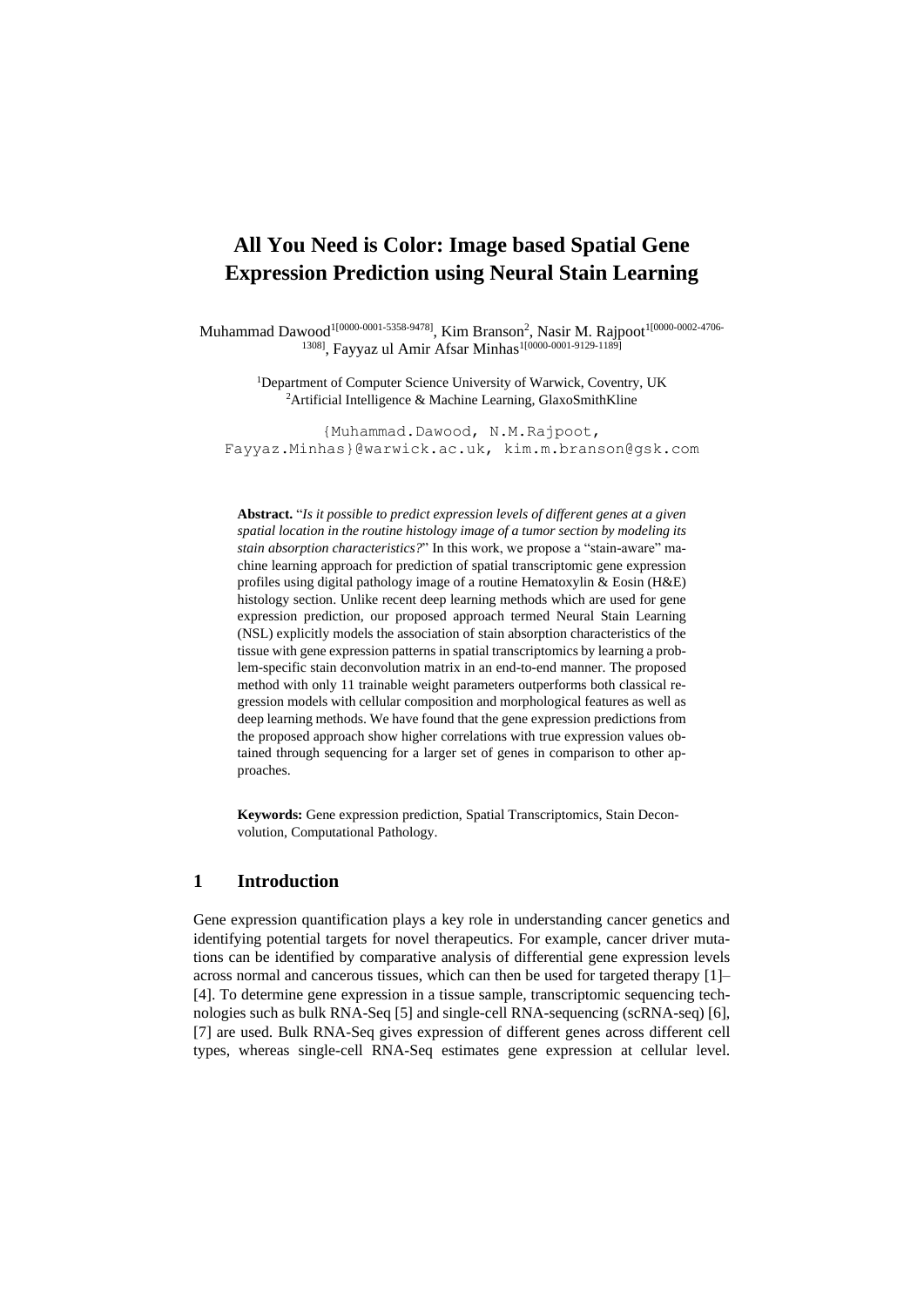However, both these technologies fail to capture the spatial variations in gene expression profile across a tissue sample, which is crucial when studying tumor heterogeneity [8].

To tackle this dilemma, one potential solution is Spatial Transcriptomics (ST). It is a relatively new technology that measures spatially resolved messenger RNA (mRNA) profile in a tissue section using unique DNA barcodes [9]. These unique DNA barcodes are used to map the expression of thousands of genes at each spot in a tissue slide. For each tissue section, ST methods generate a local spot-level gene expression profile together with a whole slide image (WSI) for the Hematoxylin & Eosin (H&E) stained tissue section. This information can be very beneficial in terms of understanding gene expression variations across different regions in a given tumor sample and has been used to gain valuable insights into the role of various different kinds of cells in the tumor microenvironment (TME) and their impact on response to therapy [10], [11].

An interesting question in this regard is whether, and to what degree, it is possible to predict gene expression profiles from the WSI of H&E stained tumor section alone using the ST data as ground-truth. This association of visual characteristics of the tissue with gene expression profiles can provide new insights into the local mapping of various different kind of cells in the TME and can lead to possible discovery of visual cues associated with expression profiles of different genes [12]. Deep learning has been used to predict genetic mutations [13]–[16], gene and RNA-Seq expression profile [17], Microsatellite Instability (MSI) [18], [19], and Tumor Mutation Burden (TMB) [20], [21] from WSIs of H&E sections. Since these methods have been developed using bulk RNA-Seq data, where the target gene expression profile is available at the tissue level and provides a coarse-grained phenotype only, these methods may not be able to uncover exact visual patterns that correlate with a specific gene expression profile. In contrast, the target label in the ST data is available at spot level which provides a more fine-grained local mapping of transcriptomic variation across the tumor tissue. Recently a deep learning method was proposed for predicting spatially resolved gene expression profile from spatial transcriptomic imaging data [22].

A vast majority of existing methods for computational pathology in general, and for image based prediction of local gene expression profiles in particular, use convolutional neural networks such as DenseNet [23], ResNet [24], often pretrained on natural images and finetuned on computational pathology tasks. Most of them fail to explicitly model tissue staining in their design, which is a fundamental aspect of computational pathology images. Pathology images are obtained by staining a given sample with a dye that absorbs incident light depending upon dye concentration and its binding characteristics for different components (e.g., proteins, DNA, etc.) in the sample. Routine stains such as Hematoxylin, Eosin and special stains for antibody-optimized immunohistochemical (IHC) markers are often used for pathology diagnosis and/or biomarker analysis. Consequently, the image acquisition process in routine histopathology and ST is predominantly based on light absorption. This contrasts with natural images obtained through standard digital cameras, such as those in the widely used ImageNet database, which are unstained and operate on a different lighting and camera model involving reflected, absorbed, and radiated light. Despite this fundamental difference, machine learning models in computational pathology and Spatial Transcriptomics Imaging are not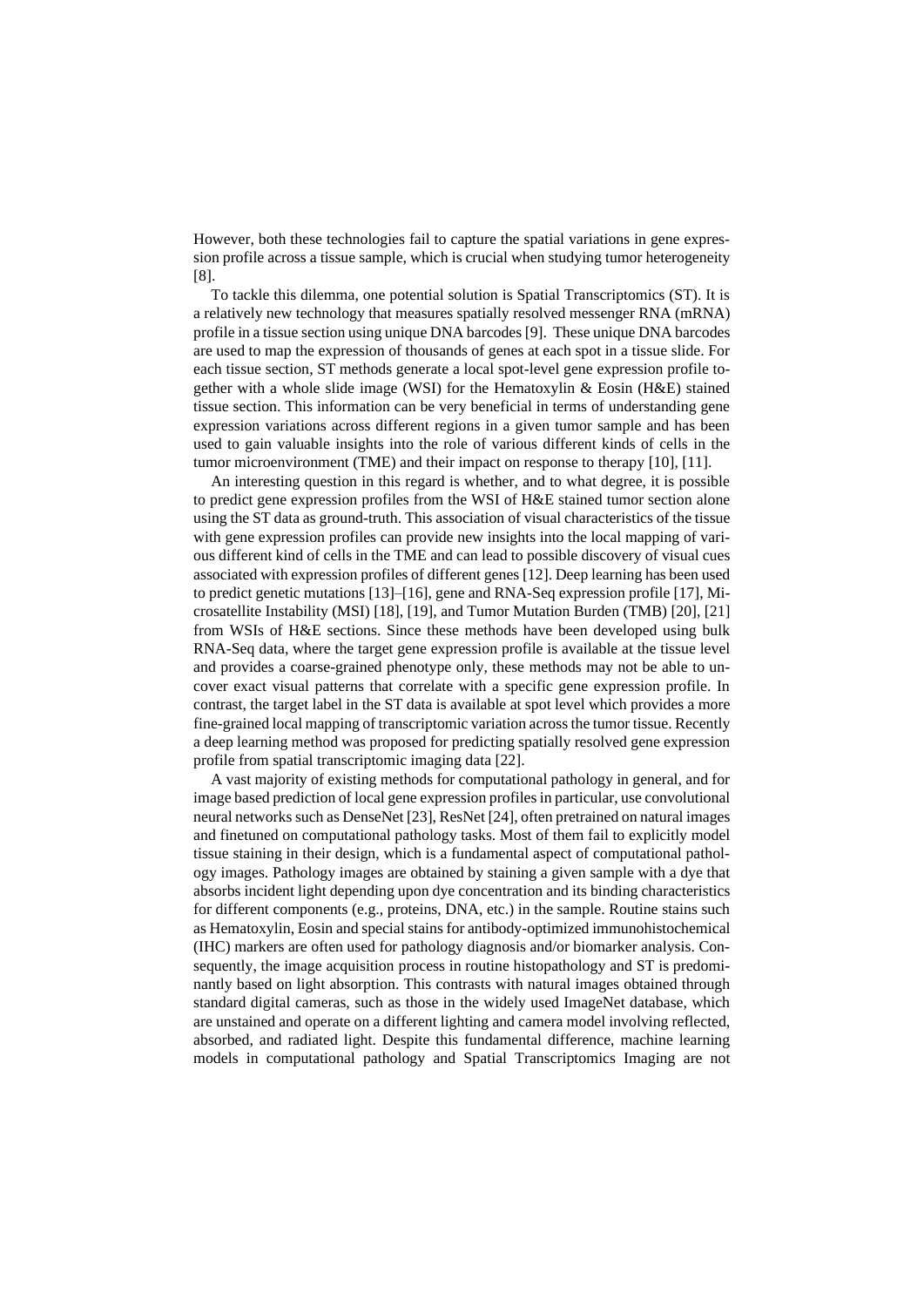explicitly "stain-aware". Stain normalization and separation [25]–[29] are used as preprocessing steps in computational pathology algorithms to control variations resulting from differences in slide preparation protocols and digital slide scanning with scanners from different vendors. In recent years, stain and color-based augmentation of images in deep learning models are also used to overcome such variations [30], [31].

In this work, we investigate the contribution of stain information contained in WSIs of routine H&E stained tissue sections with associated ST data for image based local gene expression prediction directly without using computationally intensive deep learning approaches. We propose a novel neural stain deconvolution layer that can model stain deconvolution in an end-to-end manner. We show that the proposed neural stain learning (NSL) can model the prediction of local gene expression and lead to statistically significant correlation scores between true and predicted expression levels for a larger number of genes in comparison to existing methods using deep convolutional networks or cellular composition or cellular morphology based regression. The simplicity of our NSL method is underscored by the fact that the number of trainable weight parameters in the proposed scheme is significantly smaller (11 per gene), as compared to millions of learnable parameters in the case of a convolutional network.

## **2 Materials and Methods**

The workflow of the proposed approach for image based local gene expression prediction from WSI of routine H&E tumor section with associated ST data is shown in Fig. 1. We take an image patch corresponding to an ST spot as input and generate gene expression prediction from visual information contained in the image patch. The model is trained using WSIs and associated local gene expression data from ST experiments. Below we provide details about the dataset and pre-processing, problem modeling and model training and evaluation.

### **2.1 Dataset and Preprocessing**

We used a publicly available dataset [32], consisting of 36 tissue histology slides acquired from eight Human Epidermal growth factor Receptor 2 (HER2) positive breast cancer patients. WSIs in this dataset were obtained by sectioning frozen tissue sample at 16µm, after staining with H&E and scanning at 20× objective. Each WSI contains multiple spots arranged in a grid like pattern for measurement of spatial gene expression profiles of 11,880 genes. On average, there are 378 spots per slide with a total of 13, 620 spots in the dataset. Gene expression data was normalized using regularized negative binomial regression method. From each WSI, patches of size 256×256 pixels (corresponding to a tissue area of  $170 \times 170 \mu m^2$ ) were taken from the center of each spot, making the tissue region captured by the cropped image slightly larger than the actual spot size (100×100µm<sup>2</sup>). Genes at each spot were filtered based on their median expression level and the top 250 genes with significant expression across all spots were analyzed. As the gene expression data distribution was highly skewed (some values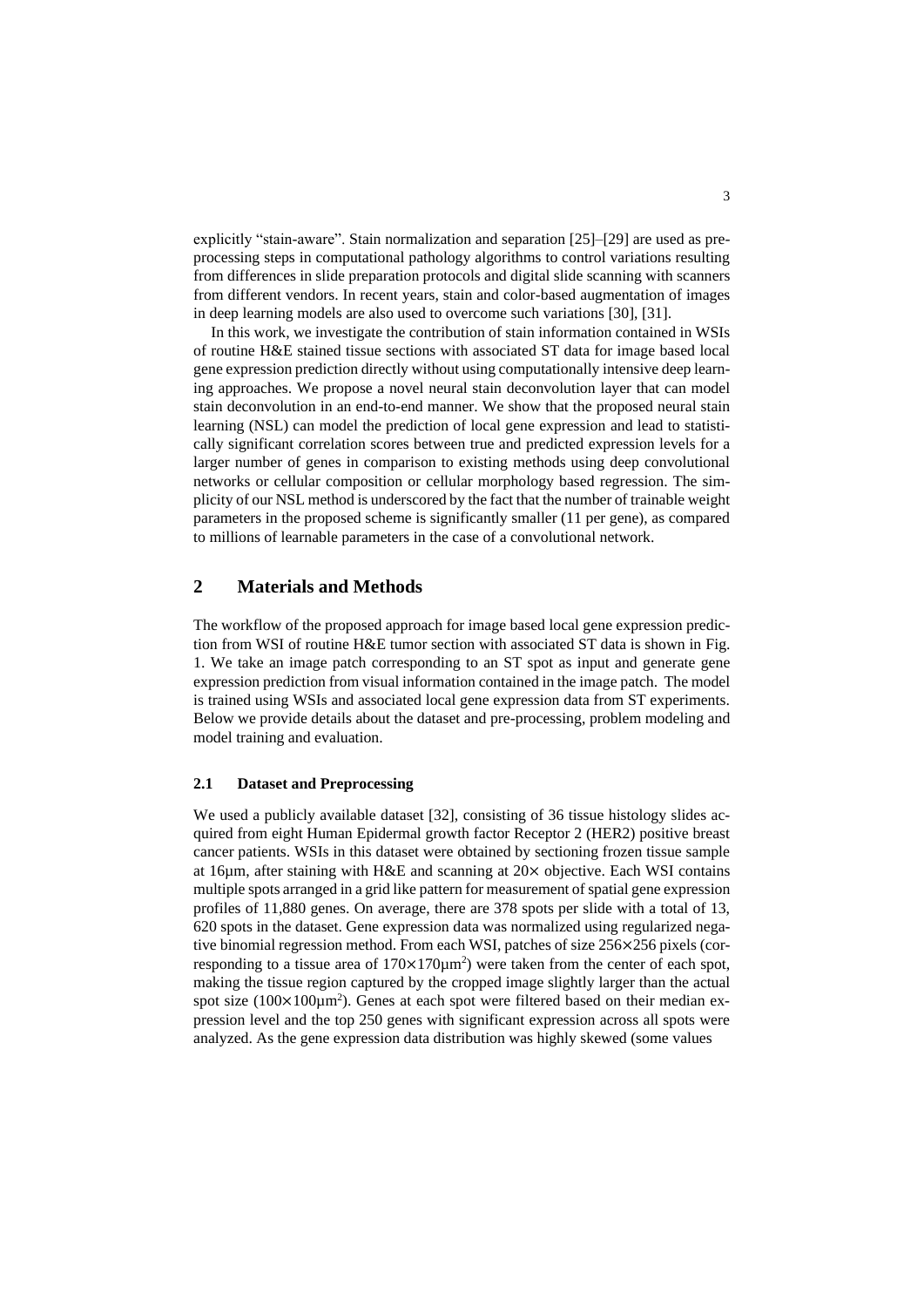

**Fig. 1.** Workflow of the proposed approach for gene expression prediction task. From each WSI, image patches corresponding to all ST spots are extracted using spatial coordinate data, and the spot level gene expression profile was used as a target label for learning problem-specific stain matrix. Deconvolved pixels values for the image patch are then aggregated to get a single patchlevel feature for the gene expression prediction task.



**Fig. 2.** Simplified diagram of whole slide image scanning of a stained histological sample.

were too high and some of them were zero), we transformed the gene expression data using a logarithmic transformation after addition of a pseudo-count value.

## **2.2 Prediction of Spatial Gene Expression using neural stain learning**

In order to model the problem of predicting gene expression levels of a number of genes at a given spot from the corresponding RGB image as a learning problem, consider a training dataset  $\mathcal{B} = \{(\mathbf{X}_i, \mathbf{t}_i) | i = 1 \dots N\}$  comprising of N spots and their associated gene expression profiles. We denote the image patch corresponding to a spot by  $X_i$  and its associated target vector of normalized gene expression scores for a number  $G$  of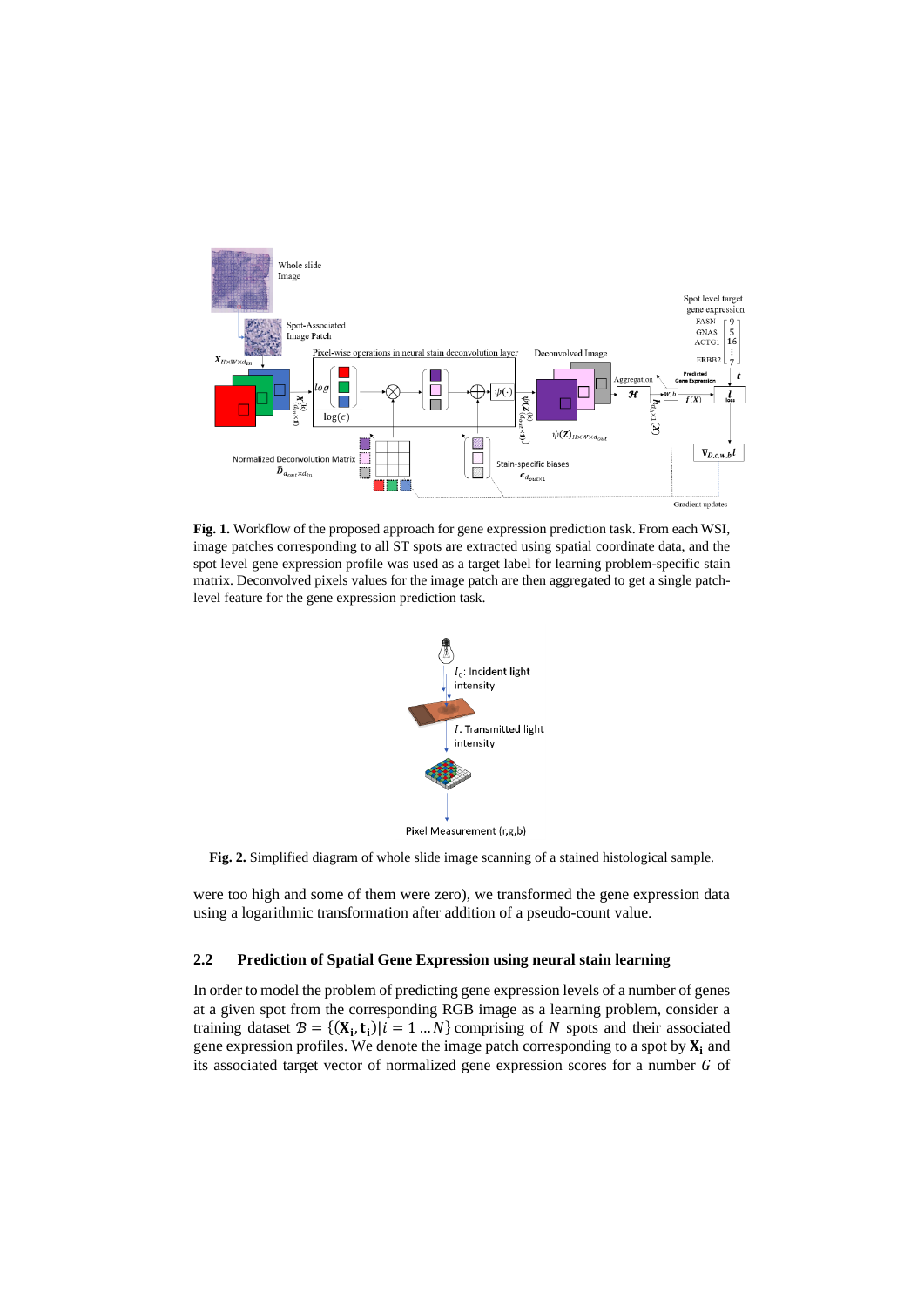genes by  $t_i \in \mathbb{R}^G$ . The objective of the learning problem is to estimate learnable parameters  $\theta$  of a predictor  $y_i = f(X_i; \theta)$  such that the output of the function  $f$  matches target gene expression levels for test images. Several recent methods for image based local gene expression prediction tend to obtain the prediction function using deep neural network models. In this work, we modelled this problem as a stain estimation problem based on the hypothesis that the gene expression level of a gene at a spot affects the degree of staining/dye absorption in the tissue leading to changes in pixel values in the corresponding image. Therefore, if we can estimate the association between stain variations in an image and the corresponding gene expression patterns of a gene using a training dataset, it would then be possible to infer gene expression levels of a gene for a test image. The underlying concept for this approach is shown in Fig. 2. The observed RGB intensity value at a pixel in the scanned image of a tissue sample at a given spot is dependent upon light absorption characteristics of the dye used to stain the tissue sample, the amount of stain or dye absorbed by the tissue sample as well as the intensity of incident light [25]. Based on the Beer-Lambert law, the vector of stain intensities at a given pixel can be estimated from the corresponding RGB pixel values  $x$  by the relation  $z = -D\log(x)$  where D is a stain deconvolution matrix which determines how different stains in the given image correspond to color pixel intensities [26] . The deconvolution matrix corresponding to standard stains such as Hematoxylin, Eosin and DAB are available in the literature along with a number of methods for estimating the prevalent stain vectors and normalizing stain variations in images [25]–[29].

In this work, our goal is to estimate the deconvolution matrix in such a way that the resulting stain intensities can explain variations in gene expression patterns. Fig. 1 shows the general framework of the proposed approach called Neural Stain Learning (NSL). NSL assumes a randomly initialized stain deconvolution matrix. It takes an input image corresponding to a spot and deconvolves each pixel value in the input image to generate a vector of stain intensities which form the deconvolved image. This stain deconvolved image is then used to regress the gene expression profile corresponding to a given spot. The gradient of the difference between predicted and target gene expression values in the training dataset is used to update the elements of the deconvolution matrix and parameters of the regressor in an end-to-end manner using gradient descent optimization.

More formally, assume that  $X^{(k)}$  is a column vector of RGB values corresponding to a single pixel  $k = 1...K$  in input image X with each pixel value in the range [ $\epsilon$ , 1] (with small  $\epsilon > 0$ ). Also, assume that  $\hat{\mathbf{D}}$  is a row-normalized form of the randomly initialized de-convolution matrix **D**, i.e., for each row  $j$ ,  $\hat{\mathbf{D}}_j = \frac{\mathbf{D}_j}{\|\mathbf{D}_j\|}$  $\frac{D_f}{\|D_f\|}$ . The corresponding stain inten-

sities in the stain deconvolved image Z can thus be obtained as:  $\mathbf{Z}^{(k)} = \widehat{\mathbf{D}} \frac{\log(\mathbf{X}^k)}{\log(\mathbf{X}^k)}$  $\frac{\log(A)}{\log(\epsilon)}$ . As discussed earlier, the goal of NSL is to obtain an optimal "pseudo"-deconvolution matrix  $D^*$  that allows prediction of target values of the training images. We denote the overall prediction function by  $f(X; D, \theta)$  which has two sets of learnable parameters – the deconvolution matrix  $\bm{D}$  which is used to produce stain intensities at each pixel in the image and weight parameters  $\theta$  that are used to predict gene expression levels based on these stain intensities. The overall learning problem can be written as the following empirical risk minimization with the loss functional  $l(\cdot, \cdot)$ :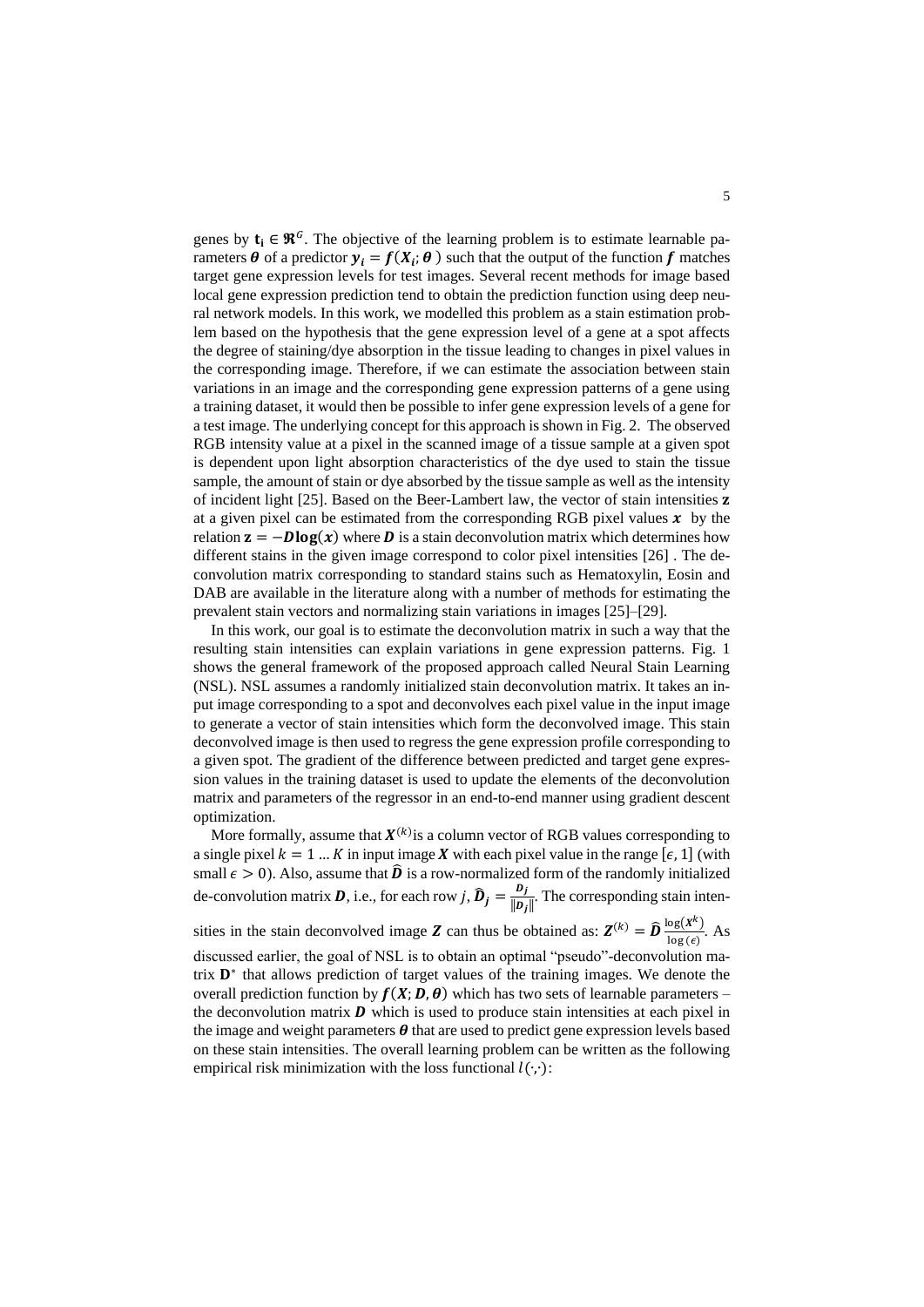$$
\mathbf{D}^*, \mathbf{\theta}^* = \operatorname*{argmin}_{\mathbf{D}, \mathbf{\theta}} L(f; \mathcal{B}) = \sum_i l(f(X_i; \mathbf{D}, \mathbf{\theta}), \mathbf{t}_i)
$$

In this work, we have used the simple mean squared error loss function. As a minimal learning example and without loss of generality, we can assume a single downstream neuron which operates on aggregated stain intensities of the input image to predict the expression of a single gene. More specifically, the predictor can be written as follows:

$$
f(\mathbf{X}; \mathbf{D}, \boldsymbol{\theta} = (\mathbf{w}, b, \mathbf{c})) = \mathbf{w}\mathbf{\mathcal{H}}_{k=1\ldots K} \left\{ \psi \left( \widehat{\mathbf{D}} \frac{\log(\mathbf{X}^{(k)})}{\log(\epsilon)} + \mathbf{c} \right) \right\} + \mathbf{b}
$$

where  $\boldsymbol{c}$  is an (optional) 3x1 vector of "stain" -wise learnable bias parameters such that  $c_j$  is added to the jth channel of  $\mathbf{Z}^{(k)} = \widehat{\mathbf{D}} \frac{\log(x^k)}{\log(c)}$  $\frac{\log(A)}{\log(\epsilon)}$ .  $\psi(\cdot)$  is an activation function (bipolar sigmoid) that operates on the deconvolved stain output  $\mathbf{Z}^{(k)}$  and  $\mathbf{\mathcal{H}}_{k=1...K}$  is an operator that aggregates the transformed stain values via simple averaging:

$$
\boldsymbol{\mathcal{H}}_{k=1\ldots K}\{\psi\big(\boldsymbol{Z}^{(k)}\big)\}=\frac{1}{K}\sum_{k=1}^{K}\mathbf{1}_3^T\psi\big(\boldsymbol{Z}^{(k)}\big).
$$

The output of the aggregation is then fed into a single neuron with weights  $w$  and bias b which generates a prediction corresponding to a single gene. The proposed architecture can be implemented with any automatic differentiation package such as PyTorch or TensorFlow by computing the gradient  $\nabla L(f; B)$  of the loss function with respect to all learnable parameters in the above model. At each optimization step, the deconvolution matrix is row-normalized to yield  $\hat{\mathbf{D}}$ . It is important to note that  $\psi\big(\widehat{\bm D}\frac{\log(X^{(k)})}{\log(x)}$  $\frac{\log(A \cap f)}{\log(e)} + c$  in the proposed model can be thought of as a general neural stain deconvolution layer with a single neuron with 3 inputs and 3 outputs whose weights constitute the normalized stain deconvolution matrix  $\hat{D}$ . These weights are shared across the pixels of all training images. This results in a very small number of learnable weight parameters (11 per gene – 6 independent weights in the row-normalized  $3 \times 3$  matrix  $\hat{\mathbf{D}}$ , 3 optional stain-wise biases and a weight and bias parameter for the neuron used for generating the gene level output) for the overall prediction model which is much smaller than the millions of weights used in classical deep learning architectures. Furthermore, the proposed architecture is not specific to any particular type of learning problem and can be applied to other learning problems in absorption microscopy.

### **2.3 Model training and Evaluation**

The generalization performance of the proposed model was evaluated using leave one patient out cross-validation, i.e., data for one patient was held out for testing and training was performed on the remaining patients. For the test patient, we calculated the Pearson correlation coefficient of the predicted and true/target gene expression (from the corresponding ST spot) with its associated *p*-value. In order to analyze the predictive accuracy of the proposed method, we used the median correlation score of a gene across all patients as a performance metric. The *p*-values associated with the correlation score of a given gene across multiple cross-validation runs were combined by calculating the median p-value ( $p_{50}$ ) and using  $2p_{50}$  as a conservative estimate for significance [33]. In each cross-validation run, the model was trained for 250 epochs using the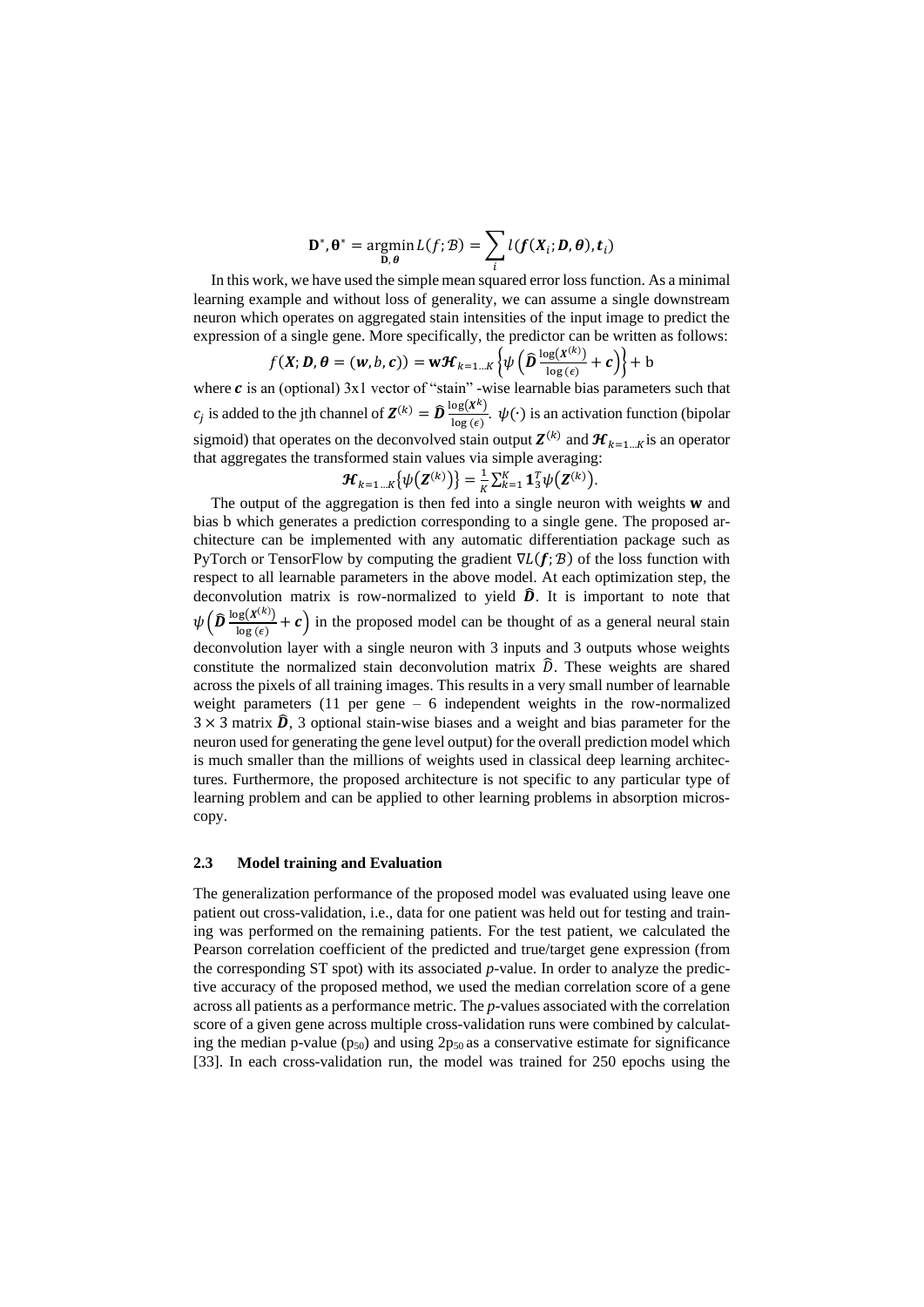adaptive momentum based optimizer [34] with a learning rate of 0.001 and batch size of 128.

## **2.4 Comparison with other approaches**

We compared the performance of the proposed model with methods that use deep learning or cellular features for gene expression prediction. In this section, we describe details of experiments for comparative performance evaluation.

### **Comparison with DenseNet121**

To compare our results with deep learning methods, we fine-tuned ImageNet [35] pretrained DenseNet121 [23] on spatial transcriptomic data using adaptive momentum based optimizer [34] with a batch size of 32 and initial learning rate of 0.001. Moreover, to limit model overfitting, the model training was stopped early if performance over validation set did not increase across 5 consecutive epochs [36].

#### **Comparison with Cellular Composition and Morphological Features**

In order to understand the association between various types of cells in a given spot and the corresponding gene expression patterns, we used cellular composition (counts of neoplastic, epithelial, connective, inflammatory, and necrotic) and nuclei morphological features for predicting spot level gene expression profile [37]. The nuclei were segmented and classified using a nuclear segmentation and classification model called HoVer-Net [38] pretrained on PanNuke dataset [39], [40]. HoVer-Net cellular boundaries prediction were then used for computing cellular counts, and shape-based (major and minor axis length, and major-to-minor axis length ratio) and color-based (RGB channel-wise mean) morphological features for each nucleus. Patch level features were obtained by computing the mean and standard deviation of nuclei-level features. We trained XGboost [41], Random Forest [42], Multi-Layer Perceptron [43], and Ordinary least squared regressor (OLS) over these features, but OLS outperformed and we used their results for performance comparison.

## **3 Results and Discussion**

## **3.1 Visual Results**

In order to assess the quality of predictions of gene expression levels using the proposed approach, we show the results of spot-level predictions overlaid on top of various test images together with their true gene expression levels for a number of genes in Fig. 3. It can be observed that the predicted expression shows significant correlation with true expression for these images. For each image, the Pearson correlation coefficient for a given gene in shown in the figure. The correlation scores of predicted and true gene expression for both GNAS and ACTG1 is 0.82 whereas for FASN and ERBB2 the correlation coefficient is 0.64 It is important to mention here that the predicted expression is generated using spot level image information only, and the correlation is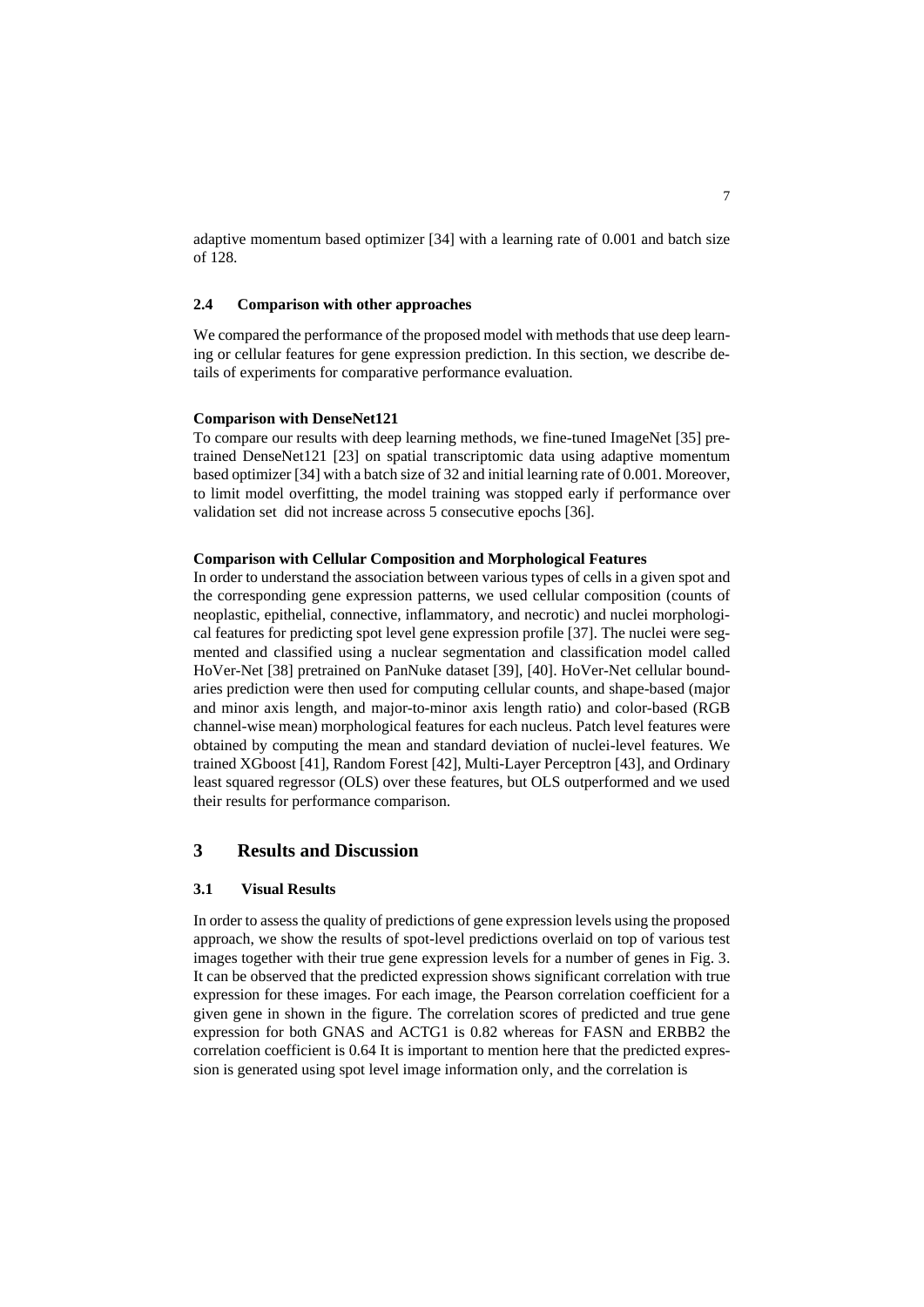

**Fig. 3.** True vs predicted gene expression. First column lists the names of selected genes; second columns show the original WSI consisting of multiple spots; third column shows a visualization of true spatial expression of a given gene at each spot; finally, the last column shows visualization of the predicted expression for a given gene at each spot. For two genes (GNAS and ACTG1), the Pearson correlation (r) is 0.82, while for two other genes FASN and ERBB2 the correlation is 0.64.

expected to improve further by averaging the predicted expression across neighboring spots.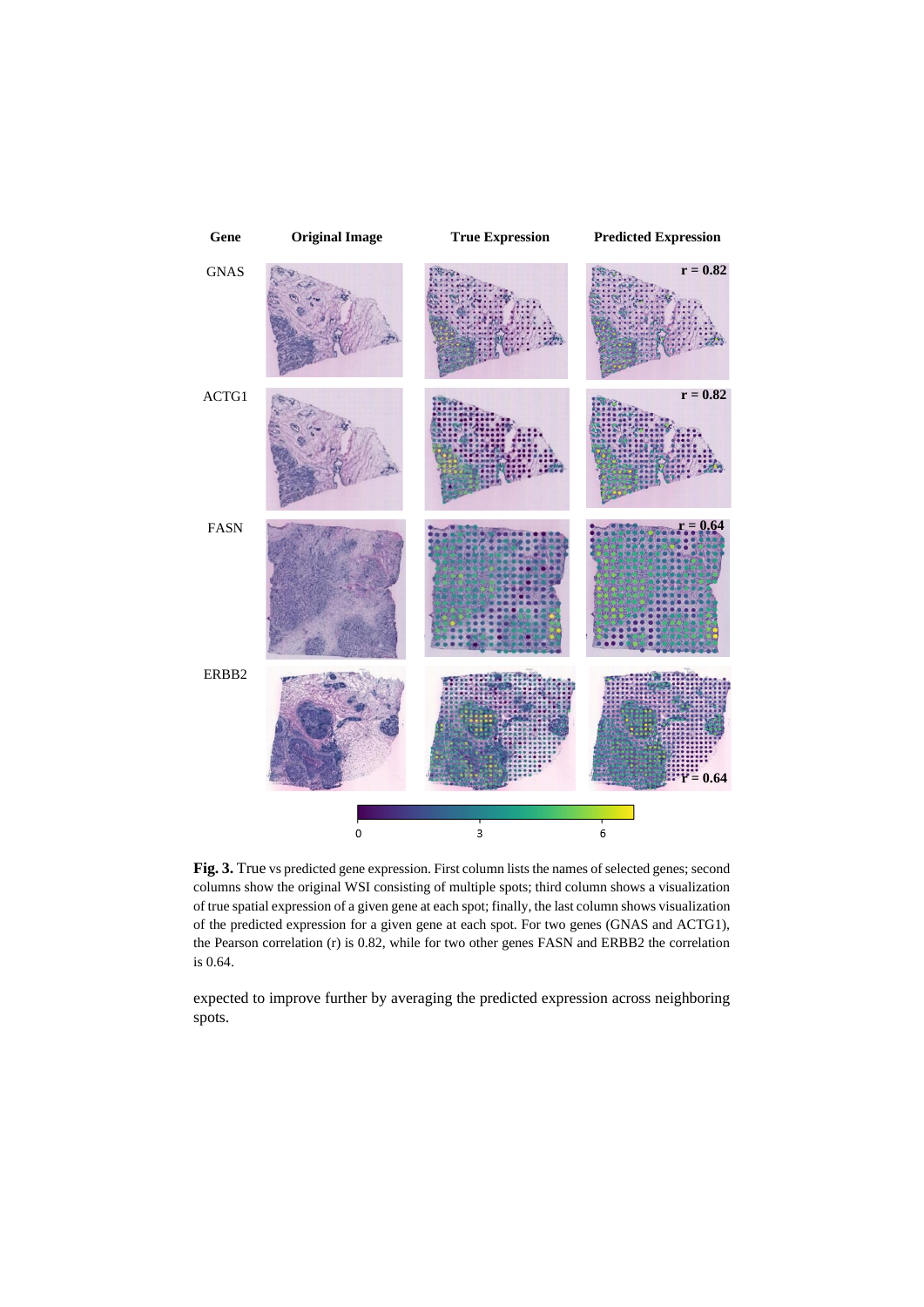#### **3.2 Quantitative Results**

The median Pearson correlation coefficient between true and predicted gene expression levels for all 250 genes used in our analysis across all patients is shown in Fig. 4a together with their combined *p*-value. From the plot, it can be seen that the proposed NSL model has predicted the expression of 215 (out of 250) genes with a significant *p*-value. Moreover, the model has predicted 12-genes with a median Pearson correlation greater than 0.5. These genes include FASN, GNAS, ACTG1, ACTB, ERBB2, PSAP, TMSB10, PSMD3, PRDX1, EIF4G2, HSP90AB1, S100A11 and PFN1. Table-1 provides the median correlation coefficients of different genes along with the counts of genes whose expression was predicted with a high correlation score and significant pvalues.

## **3.3 Gene set enrichment and pathway analysis**

In order to understand the role of genes whose expression was predicted with high correlation using the proposed method, we performed gene set and pathway analysis using DAVID [44], [45]. Based on this analysis, we found that out of 215 genes with statistically significant correlation, 54, 56, 43, and 42 genes are respectively involved in cancer, pharmacogenomics, immune, and infections pathways [44], [45]. Among the genes whose expression was predicted with high ( $>0.5$ ) correlation, ERBB2, FASN, GNAS, ACTB, and PSAP are considered as biomarkers for breast, gastric and prostate cancers. The most interesting aspect of our pathway analysis results in the context of our proposed approach is that genes whose expression was predicted with high correlation are involved in cell adhesion and tumor formation which is expected to have the most significant association on light absorption and hematoxylin binding in the tissue. This analysis clearly shows that the proposed approach of neural stain learning is able to learn tissue specific absorption characteristics and use them to predict gene expression levels in an effective manner.

#### 3.4 **Comparisons with DenseNet-121**

Fig. 4(b) and Table-1 show the performance of DenseNet-121 in terms of *p*-value and median correlation score. From the plot, it can be seen that DenseNet-121 was able to predict the expression of only 170 genes with a significant *p*-value, but for the entire gene set the median Pearson correlation is less than 0.5.

#### 3.5 **Comparison with Cellular Composition and Morphological Features**

Fig. 4(c) and Table-1 show the prediction accuracy of a model that uses cellular composition and morphological features for gene expression prediction. From the plot, it can be seen that the model was able to predict the expression of 209 genes with a significant p-value, however, only 4 genes are predicted with a median correlation coefficient greater than 0.5. This shows that NSL greatly outperforms other compared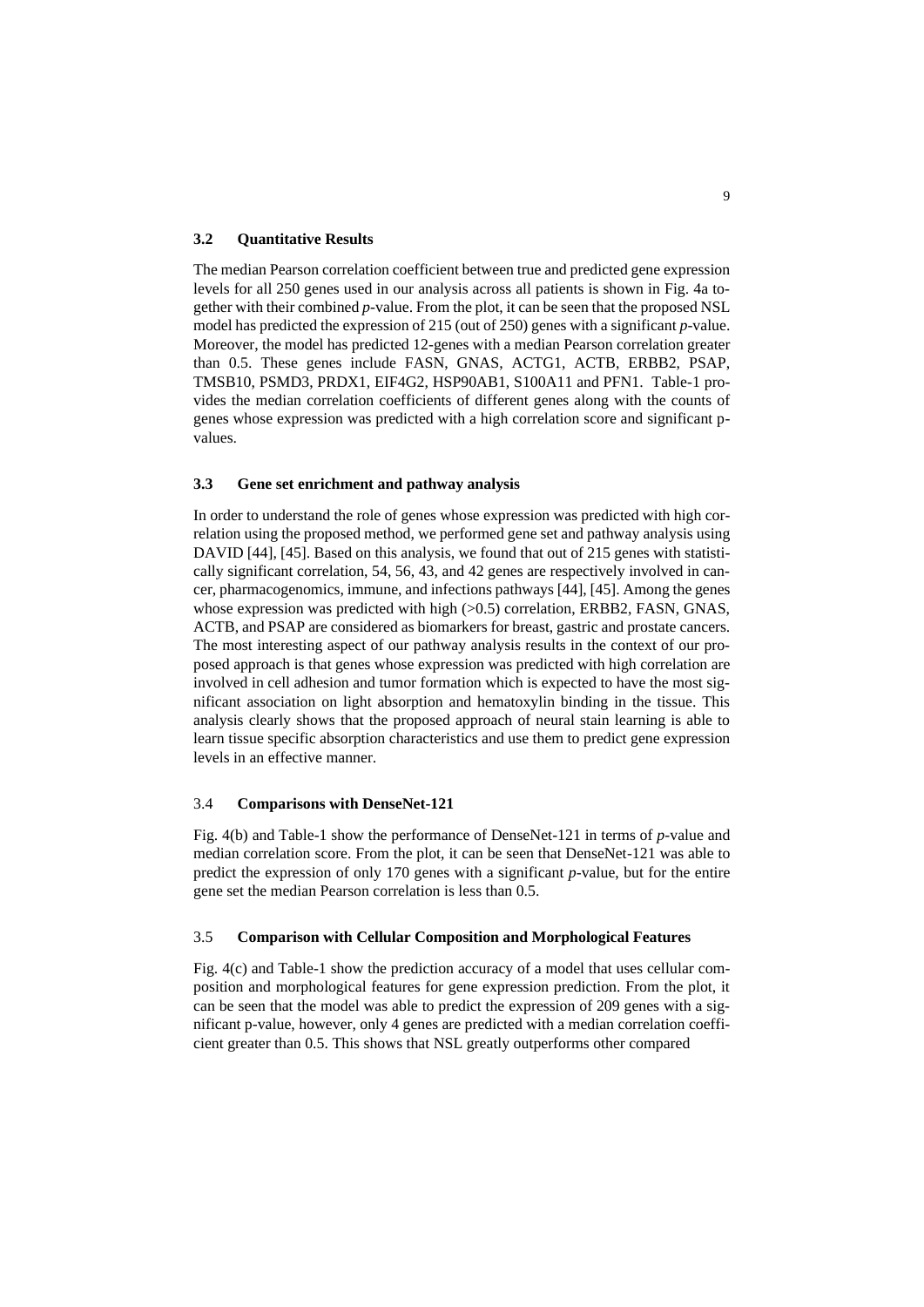

**Fig. 4.** Gene Expression vs *p*-value plots for (a) proposed neural stain learning model, (b) Dense-Net-121 and (c) Cellular Composition and Morphological Feature based regression. Black dots show genes predicted with significant  $(p$ -value  $< 10^{-5}$ ) while red dots show genes predicted with insignificant *p*-value. The vertical red line represents the cut-off threshold (genes predicted with correlation greater than 0.5).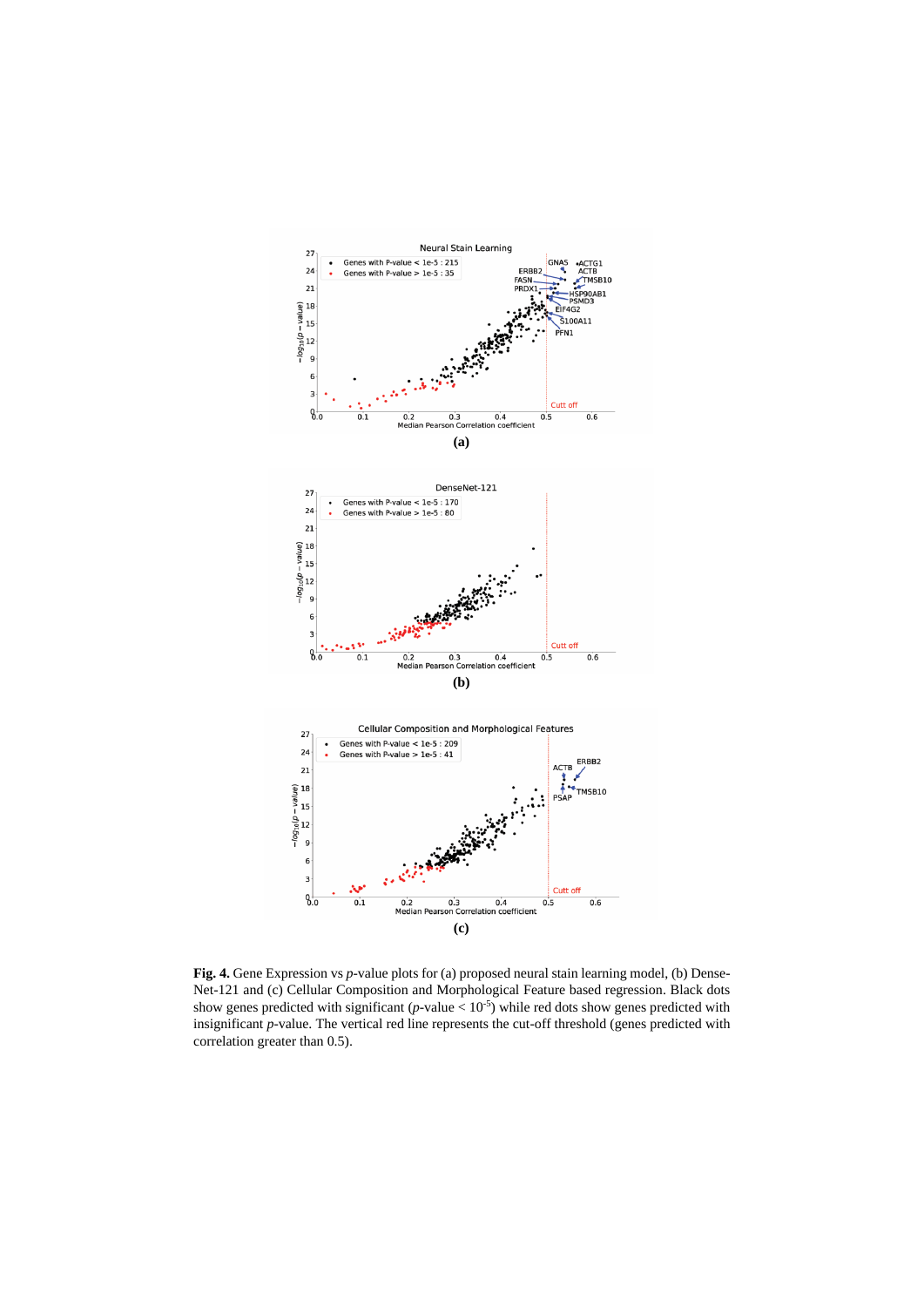**Table 1.** Median value of the correlation coefficient between predicted and true expression levels of selected genes and the total number of genes predicted with a median correlation score  $r >$ 0.5 and the total number of genes predicted with statistically significant correlation scores for different predictors.

| Gene /<br>Method | GNAS | <b>FASN</b> | ACTG1 | ACTB | ERBB <sub>2</sub> | PFN1 | # Genes<br>with<br>r > 0.5 | # Genes<br>with<br>$p < 10^{-5}$ |
|------------------|------|-------------|-------|------|-------------------|------|----------------------------|----------------------------------|
| DenseNet         | 0.42 | 0.40        | 0.36  | 0.42 | 0.47              | 0.29 | 0                          | 170                              |
| $CC + MF$        | 0.48 | 0.43        | 0.44  | 0.53 | 0.55              | 0.48 | 4                          | 209                              |
| NSL              | 0.54 | 0.52        | 0.58  | 0.56 | 0.54              | 0.50 | 12                         | 215                              |

approaches. Moreover, computing these features is laborious and computationally demanding.

## **4 Conclusions and Future Work**

In this work, we investigated the contribution of stain information contained in histopathology images for image base gene expression prediction task in ST data. Handling the deficiency of previously proposed methods of not explicitly handling fundamental aspects of pathology images, i.e., histological staining, we proposed a novel neural stain deconvolution layer, which exploits tissue stain information for the gene expression prediction task. We have shown that for the gene expression prediction task, the proposed neural stain learning method significantly outperformed compared to methods using standard cellular features and deep learning based methods. Although morphometry may be informative for prediction, we have shown that gene expression of certain genes can be predicted using color information alone. Furthermore, the output of the proposed stain deconvolution layer can also be fed as input to a deep network. Apart from this, it can also be used for any other learning problem (classification, ranking, etc.) as long as a loss function can be formulated for it. We hope this study will open new ways of investigating the contribution of stain information to other computational pathology tasks, and assess stain layer performance when coupled with deep neural networks.

#### **Acknowledgments**

MD would like to acknowledge the PhD studentship support from GlaxoSmithKline. FM and NR supported by the PathLAKE digital pathology consortium which is funded from the Data to Early Diagnosis and Precision Medicine strand of the government's Industrial Strategy Challenge Fund, managed and delivered by UK Research and Innovation (UKRI).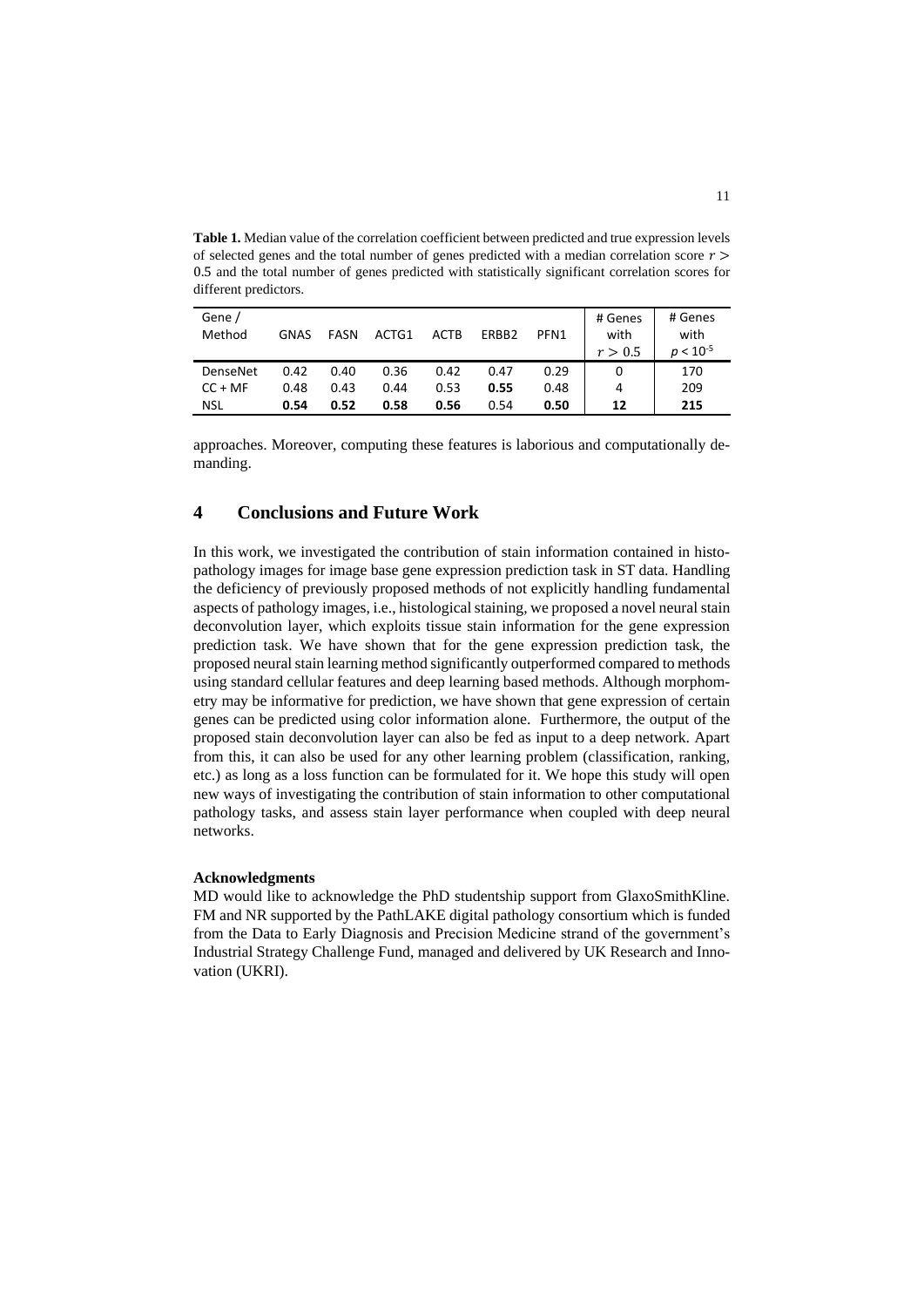## **References**

- [1] E. Segal, N. Friedman, N. Kaminski, A. Regev, and D. Koller, "From signatures to models: understanding cancer using microarrays," *Nat. Genet.*, vol. 37 Suppl, pp. S38-45, Jun. 2005, doi: 10.1038/ng1561.
- [2] E. S. Lander, "Array of hope," *Nat. Genet.*, vol. 21, no. 1, pp. 3–4, Jan. 1999, doi: 10.1038/4427.
- [3] N. Braman, J. W. H. Gordon, E. T. Goossens, C. Willis, M. C. Stumpe, and J. Venkataraman, "Deep Orthogonal Fusion: Multimodal Prognostic Biomarker Discovery Integrating Radiology, Pathology, Genomic, and Clinical Data," *ArXiv210700648 Cs Q-Bio*, Jul. 2021, Accessed: Jul. 03, 2021. [Online]. Available: http://arxiv.org/abs/2107.00648
- [4] M. Bilal *et al.*, "Novel deep learning algorithm predicts the status of molecular pathways and key mutations in colorectal cancer from routine histology images," *medRxiv*, p. 2021.01.19.21250122, Feb. 2021, doi: 10.1101/2021.01.19.21250122.
- [5] Z. Wang, M. Gerstein, and M. Snyder, "RNA-Seq: a revolutionary tool for transcriptomics," *Nat. Rev. Genet.*, vol. 10, no. 1, pp. 57–63, Jan. 2009, doi: 10.1038/nrg2484.
- [6] F. Tang *et al.*, "mRNA-Seq whole-transcriptome analysis of a single cell," *Nat. Methods*, vol. 6, no. 5, pp. 377–382, May 2009, doi: 10.1038/nmeth.1315.
- [7] S. Picelli *et al.*, "Smart-seq2 for sensitive full-length transcriptome profiling in single cells," *Nat. Methods*, vol. 10, no. 11, pp. 1096–1098, Nov. 2013, doi: 10.1038/nmeth.2639.
- [8] M. Gerlinger *et al.*, "Intratumor Heterogeneity and Branched Evolution Revealed by Multiregion Sequencing," *N. Engl. J. Med.*, vol. 366, no. 10, pp. 883–892, Mar. 2012, doi: 10.1056/NEJMoa1113205.
- [9] P. L. Ståhl *et al.*, "Visualization and analysis of gene expression in tissue sections by spatial transcriptomics," *Science*, vol. 353, no. 6294, pp. 78–82, Jul. 2016, doi: 10.1126/science.aaf2403.
- [10] E. Berglund *et al.*, "Spatial maps of prostate cancer transcriptomes reveal an unexplored landscape of heterogeneity," *Nat. Commun.*, vol. 9, no. 1, p. 2419, Jun. 2018, doi: 10.1038/s41467-018-04724-5.
- [11] K. Thrane, H. Eriksson, J. Maaskola, J. Hansson, and J. Lundeberg, "Spatially Resolved Transcriptomics Enables Dissection of Genetic Heterogeneity in Stage III Cutaneous Malignant Melanoma," *Cancer Res.*, vol. 78, no. 20, pp. 5970–5979, Oct. 2018, doi: 10.1158/0008-5472.CAN-18-0747.
- [12] A. Echle *et al.*, "Deep learning in cancer pathology: a new generation of clinical biomarkers," *Br. J. Cancer*, vol. 124, no. 4, pp. 686–696, Feb. 2021, doi: 10.1038/s41416- 020-01122-x.
- [13] M. Chen *et al.*, "Classification and mutation prediction based on histopathology H&E images in liver cancer using deep learning," *Npj Precis. Oncol.*, vol. 4, no. 1, Art. no. 1, Jun. 2020, doi: 10.1038/s41698-020-0120-3.
- [14] C. S. Velmahos, M. Badgeley, and Y.-C. Lo, "Using deep learning to identify bladder cancers with FGFR-activating mutations from histology images," *Cancer Med.*, vol. n/a, no. n/a, doi: 10.1002/cam4.4044.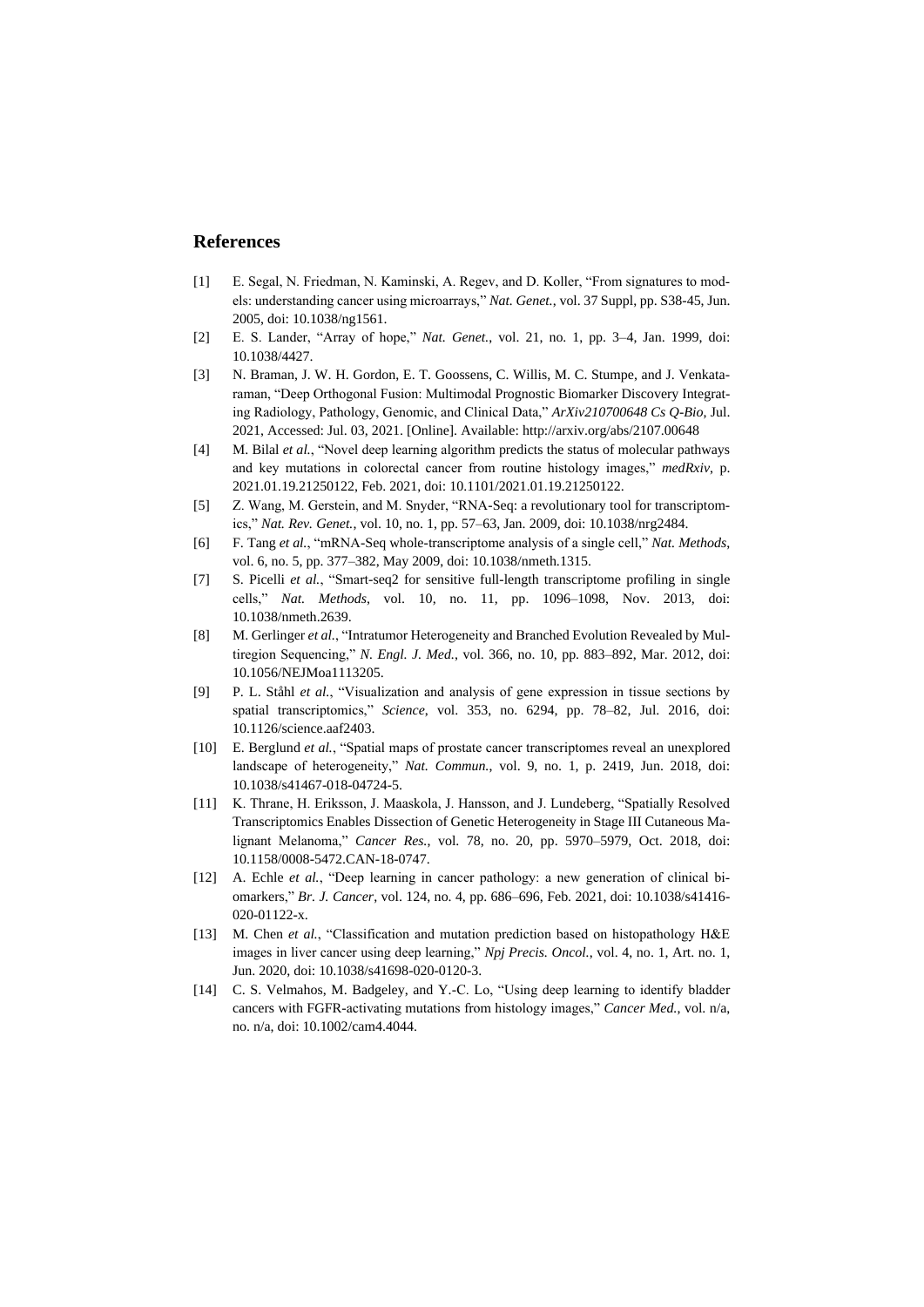- [15] E. Wulczyn *et al.*, "Predicting prostate cancer specific-mortality with artificial intelligence-based Gleason grading," *Commun. Med.*, vol. 1, no. 1, pp. 1–8, Jun. 2021, doi: 10.1038/s43856-021-00005-3.
- [16] W. Lu, S. Graham, M. Bilal, N. Rajpoot, and F. Minhas, "Capturing Cellular Topology in Multi-Gigapixel Pathology Images," in *2020 IEEE/CVF Conference on Computer Vision and Pattern Recognition Workshops (CVPRW)*, Jun. 2020, pp. 1049–1058. doi: 10.1109/CVPRW50498.2020.00138.
- [17] B. Schmauch *et al.*, "A deep learning model to predict RNA-Seq expression of tumours from whole slide images," *Nat. Commun.*, vol. 11, no. 1, Art. no. 1, Aug. 2020, doi: 10.1038/s41467-020-17678-4.
- [18] J. N. Kather *et al.*, "Deep learning can predict microsatellite instability directly from histology in gastrointestinal cancer," *Nat. Med.*, vol. 25, no. 7, pp. 1054–1056, Jul. 2019, doi: 10.1038/s41591-019-0462-y.
- [19] R. Cao *et al.*, "Development and interpretation of a pathomics-based model for the prediction of microsatellite instability in Colorectal Cancer," *Theranostics*, vol. 10, no. 24, pp. 11080–11091, Sep. 2020, doi: 10.7150/thno.49864.
- [20] M. S. Jain, T. F. Massoud, and T. F. Massoud, "Predicting tumour mutational burden from histopathological images using multiscale deep learning," *Nat. Mach. Intell.*, vol. 2, no. 6, pp. 356–362, Jun. 2020, doi: 10.1038/s42256-020-0190-5.
- [21] L. Wang, Y. Jiao, Y. Qiao, N. Zeng, and R. Yu, "A novel approach combined transfer learning and deep learning to predict TMB from histology image," *Pattern Recognit. Lett.*, vol. 135, pp. 244–248, Jul. 2020, doi: 10.1016/j.patrec.2020.04.008.
- [22] B. He *et al.*, "Integrating spatial gene expression and breast tumour morphology via deep learning," *Nat. Biomed. Eng.*, vol. 4, no. 8, Art. no. 8, Aug. 2020, doi: 10.1038/s41551- 020-0578-x.
- [23] G. Huang, Z. Liu, L. Van Der Maaten, and K. Q. Weinberger, "Densely Connected Convolutional Networks," in *2017 IEEE Conference on Computer Vision and Pattern Recognition (CVPR)*, Honolulu, HI, Jul. 2017, pp. 2261–2269. doi: 10.1109/CVPR.2017.243.
- [24] K. He, X. Zhang, S. Ren, and J. Sun, "Deep Residual Learning for Image Recognition," in *2016 IEEE Conference on Computer Vision and Pattern Recognition (CVPR)*, Jun. 2016, pp. 770–778. doi: 10.1109/CVPR.2016.90.
- [25] E. Reinhard, M. Adhikhmin, B. Gooch, and P. Shirley, "Color transfer between images," *IEEE Comput. Graph. Appl.*, vol. 21, no. 5, pp. 34–41, Jul. 2001, doi: 10.1109/38.946629.
- [26] A. C. Ruifrok and D. A. Johnston, "Quantification of histochemical staining by color deconvolution," *Anal. Quant. Cytol. Histol.*, vol. 23, no. 4, pp. 291–299, Aug. 2001.
- [27] M. Macenko *et al.*, "A method for normalizing histology slides for quantitative analysis," in *2009 IEEE International Symposium on Biomedical Imaging: From Nano to Macro*, Jun. 2009, pp. 1107–1110. doi: 10.1109/ISBI.2009.5193250.
- [28] A. M. Khan, N. Rajpoot, D. Treanor, and D. Magee, "A nonlinear mapping approach to stain normalization in digital histopathology images using image-specific color deconvolution," *IEEE Trans. Biomed. Eng.*, vol. 61, no. 6, pp. 1729–1738, Jun. 2014, doi: 10.1109/TBME.2014.2303294.
- [29] N. Alsubaie, N. Trahearn, S. E. A. Raza, D. Snead, and N. M. Rajpoot, "Stain Deconvolution Using Statistical Analysis of Multi-Resolution Stain Colour Representation," *PLOS ONE*, vol. 12, no. 1, p. e0169875, Jan. 2017, doi: 10.1371/journal.pone.0169875.